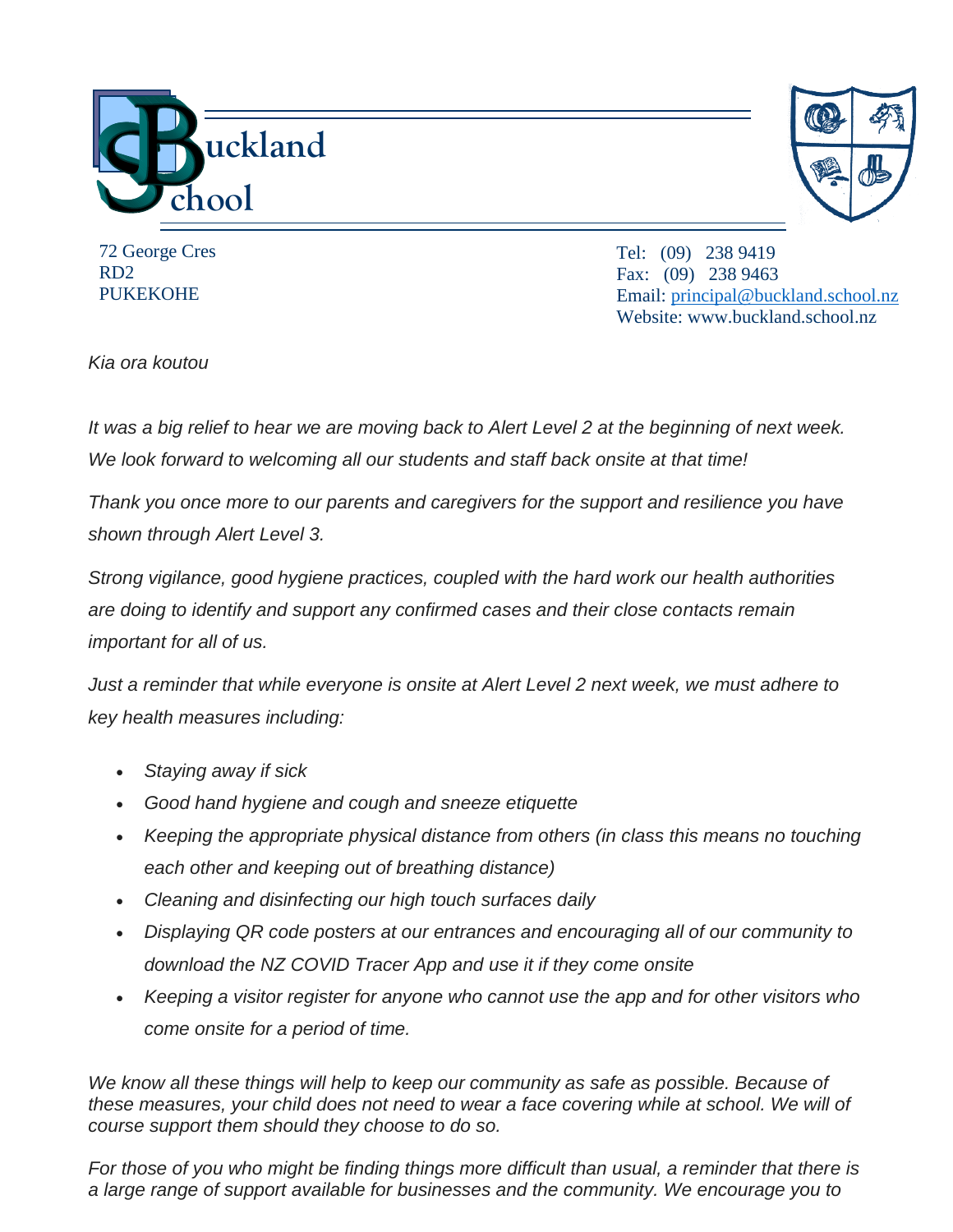*go to [covid19.govt.nz](https://govt.us3.list-manage.com/track/click?u=2f59fcd18a691d315b5a045cb&id=b4237b02e5&e=b485b13ec1) for more information, or get in touch and we will help you to find the information and support you need.*

## **Communication to Parents under Alert Level 2**

Parent instructions – bringing students to school during Alert Level 2 at Buckland School

## **Welcome Back!**

To ensure Buckland School is a safe place for students, staff and parents we ask that you strictly adhere to the following guidelines and that you go over the rules with your children prior to starting back to school:

**Student Well-Being** – Students may find coming back to school difficult. Assuring them that they are safe and checking on their wellbeing is the first and most important job we will be doing. Once we are assured children are settled then we will start focusing on learning. Please discuss any/all concern/worries your child is having with their teacher or discuss with me (principal) immediately by phone or email only. We are very aware of the impact this challenging time has had on children and their families and want to do everything in our power to promote positive wellbeing. We will do our best to support children to make the transition back to school a positive experience.

**Monday 31 August** – Students will make their way to their own room. They will be informed about the rules around keeping safe while at school. (Please pre-empt this by talking about hand washing, sanitising, coughing into sleeve and social distancing.)

**Beginning of School day** – Students need to be at school as close to 8.50 a.m. as is possible. Students must enter through the front two gates only (not the front parking area.) Until further notice parents must farewell their children at these gates and not enter the school. Children and parents must maintain as much physical social distance from anyone outside of their family at all times. The recommendation for parents and caregivers, from people they don't know (to align with public health measures outside the school grounds) is 2 metres.

Students must go directly to their classrooms and hand sanitize. They will not be allowed to play outside prior to school starting to minimise contact with others. Until further notice no student should be on-site earlier than 8.30 a.m.

**End of School Day** – Students will be released from their classes in a staggered manner (juniors first) and will exit via the two school gates. Pickup time will be between 2.50 (NE, Yr 1 & 2 plus siblings) – 3.00 p.m. (Yr  $3 - 8$ ) Parents cannot come into the school grounds to pick up students unless prior arrangement has been made and the correct sign-in completed at the school office (to allow for contact tracing should the need arise.) Please vacate the school as soon as you have your children and for your safety keep to the 2 metre social distancing rule.

**Food & Drink** – Students must bring a full named water bottle and their lunchbox with food for the day. There will be no sharing of food and water fountains will not be operating. Lunch will be eaten inside classrooms. We also request that students bring a **named** hand towel that they can use for hand drying. (This is to prevent the transfer of germs and will be sent home each Friday for washing.)

**Washing of Hands/Sanitising** – Students will be monitored regularly throughout the day in the washing of hands and use of sanitiser. On entry to the room at the beginning of the day and after intervals hand sanitiser will be used. Prior to and after the use of sports equipment, playgrounds or IT equipment hand sanitiser will also be used.

**Full School Uniform** – Students are expected to wear their full school uniform. It is suggested that students are warmly dressed (extra layers) for winter.

**Physical Distancing** – Although there is not a specific measurement under Level 2 for schools where ever practicable we will be using 1 metre as the guide to keeping children and staff safe. Please talk to your children about this.

**Sick Students** – Do **not** send any students to school who are unwell. Any students presenting at school with illness will be immediately isolated and parents will be contacted. It is **critical** that